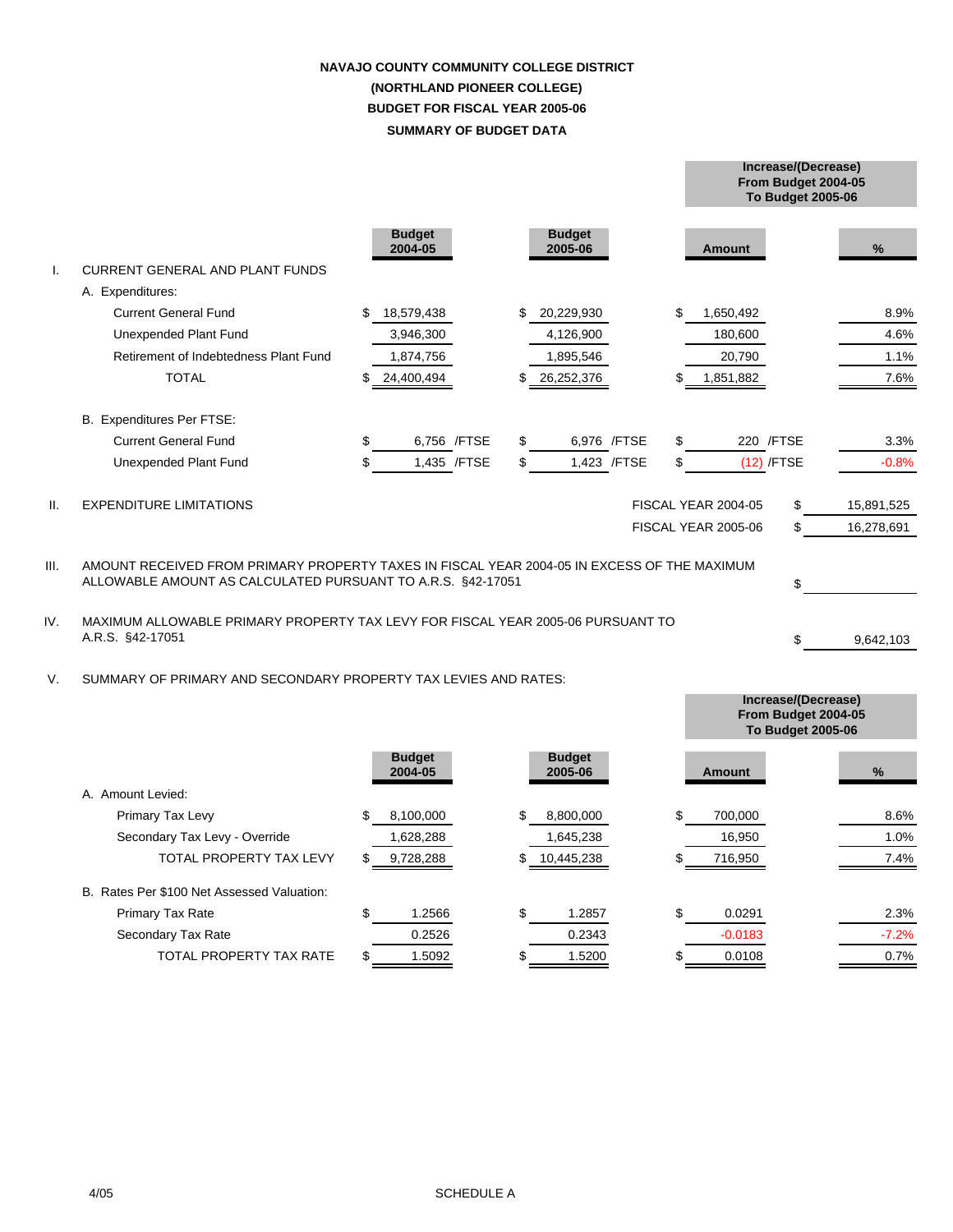#### **NAVAJO COUNTY COMMUNITY COLLEGE DISTRICT(NORTHLAND PIONEER COLLEGE) BUDGET FOR FISCAL YEAR 2005-06 CURRENT GENERAL FUND - REVENUES AND OTHER ADDITIONS**

|                                                                                                    |                                              |                          |                          | From Budget 2004-05<br><b>To Budget 2005-06</b> |          |  |  |
|----------------------------------------------------------------------------------------------------|----------------------------------------------|--------------------------|--------------------------|-------------------------------------------------|----------|--|--|
| <b>REVENUES AND OTHER ADDITIONS BY SOURCE</b>                                                      | <b>Estimated</b><br><b>Actual</b><br>2004-05 | <b>Budget</b><br>2004-05 | <b>Budget</b><br>2005-06 | <b>Amount</b>                                   | %        |  |  |
| <b>PROPERTY TAXES</b>                                                                              |                                              |                          |                          |                                                 |          |  |  |
| Primary Tax Levy                                                                                   | \$<br>8,100,000                              | \$<br>8,100,000          | 8,800,000                | \$<br>700,000                                   | 8.6%     |  |  |
| Secondary Tax Levy - Override                                                                      | 1,628,288                                    | 1,628,288                | 1,645,238                | 16,950                                          | 1.0%     |  |  |
| Subtotal                                                                                           | 9,728,288                                    | \$.<br>9,728,288         | 10,445,238               | 716,950                                         | 7.4%     |  |  |
| <b>STATE APPROPRIATIONS</b>                                                                        |                                              |                          |                          |                                                 |          |  |  |
| Maintenance Support                                                                                | 4,412,300                                    | 4,412,300                | 4,412,300                |                                                 |          |  |  |
| <b>Equalization Aid</b>                                                                            | 2,134,800                                    | 2,134,800                | 2,730,700                | 595,900                                         | 27.9%    |  |  |
| Subtotal                                                                                           | 6,547,100                                    | 6,547,100                | 7,143,000                | 595,900                                         | 9.1%     |  |  |
| GIFTS, GRANTS, AND CONTRACTS<br>Government Grants and Contracts<br><b>Indirect Costs Recovered</b> |                                              |                          |                          |                                                 |          |  |  |
| Private Gifts, Grants, and Contracts                                                               | 625,000                                      | 600,000                  | 650,000                  | 50,000                                          | 8.3%     |  |  |
| Subtotal                                                                                           | 625,000                                      | 600,000                  | 650,000                  | $\overline{50,000}$                             | 8.3%     |  |  |
| TUITION, REGISTRATION, AND STUDENT FEES                                                            |                                              |                          |                          |                                                 |          |  |  |
| <b>General Tuition</b>                                                                             | 2,400,000                                    | 2,400,000                | 2,600,000                | 200,000                                         | 8.3%     |  |  |
| <b>Out-of-District Tuition</b>                                                                     | 450,000                                      | 450,000                  | 475,000                  | 25,000                                          | 5.6%     |  |  |
| Out-of-State Tuition                                                                               | 70.000                                       | 80.000                   | 75,000                   | (5,000)                                         | $-6.3%$  |  |  |
| <b>Student Fees</b>                                                                                | 270,000                                      | 250,000                  | 300,000                  | 50,000                                          | 20.0%    |  |  |
| Tuition and Fee Remissions or Waivers                                                              |                                              |                          |                          |                                                 |          |  |  |
| Subtotal                                                                                           | 3,190,000                                    | 3,180,000                | 3,450,000                | 270,000                                         | 8.5%     |  |  |
| <b>OTHER SOURCES</b>                                                                               |                                              |                          |                          |                                                 |          |  |  |
| Investment Income                                                                                  | 85,000                                       | 100,000                  | 90,000                   | (10,000)                                        | $-10.0%$ |  |  |
| Other                                                                                              | 500,000                                      | 497,805                  | 500,000                  | 2,195                                           | 0.4%     |  |  |
| Subtotal                                                                                           | 585,000                                      | 597,805                  | 590,000                  | (7, 805)                                        | $-1.3%$  |  |  |
| <b>Total Revenues and Other Additions</b>                                                          | 20,675,388                                   | \$<br>20,653,193         | 22,278,238               | 1,625,045                                       | 7.9%     |  |  |
| UNRESTRICTED GENERAL FUND BALANCE                                                                  |                                              |                          |                          |                                                 |          |  |  |
| AT JULY 1, APPLIED TO BUDGET                                                                       | 1,000,000                                    | 1,000,000                | 1,000,000                |                                                 |          |  |  |
| <b>TRANSFERS IN/(OUT)</b><br>Transfer Out - Primary Tax Levy<br>- Unexpended Plant Fund            | (1.000.000)                                  | (1.000.000)              | (1, 100, 000)            | (100.000)                                       | 10.0%    |  |  |
| - Retirement of Indebtedness Fund                                                                  | (1,805,755)                                  | (1,805,755)              | (1,836,308)              | (30, 553)                                       | 1.7%     |  |  |
| - Auxiliary Fund                                                                                   | (263,000)                                    | (168,000)                | (112,000)                | 56,000                                          | $-33.3%$ |  |  |
|                                                                                                    |                                              |                          |                          |                                                 |          |  |  |
| <b>TOTAL AMOUNT AVAILABLE FOR EXPENDITURES</b>                                                     | 18,606,633<br>\$                             | 18,679,438<br>\$         | 20,229,930               | 1,550,492<br>\$                                 | 8.3%     |  |  |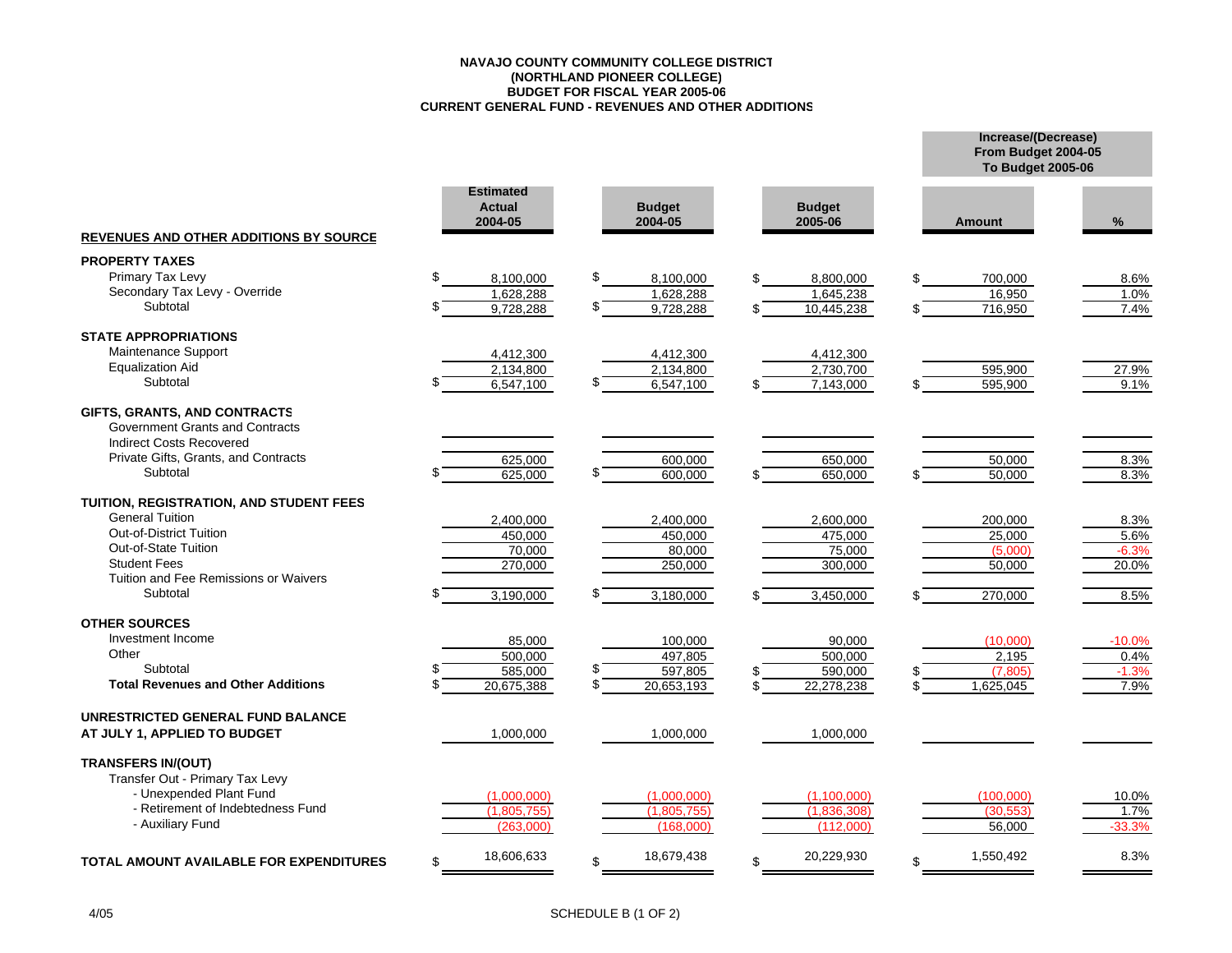## **CURRENT GENERAL FUND - REVENUES AND OTHER ADDITIONS NAVAJO COUNTY COMMUNITY COLLEGE DISTRICT (NORTHLAND PIONEER COLLEGE) BUDGET FOR FISCAL YEAR 2005-06**

| UNRESTRICTED GENERAL FUND BALANCE AT JULY 1, 2005                    | 3,500,000 |
|----------------------------------------------------------------------|-----------|
|                                                                      |           |
| Less: Governing Board Designations                                   | 2,500,000 |
| UNRESTRICTED GENERAL FUND BALANCE AT JULY 1, 2005, APPLIED TO BUDGET | 1.000.000 |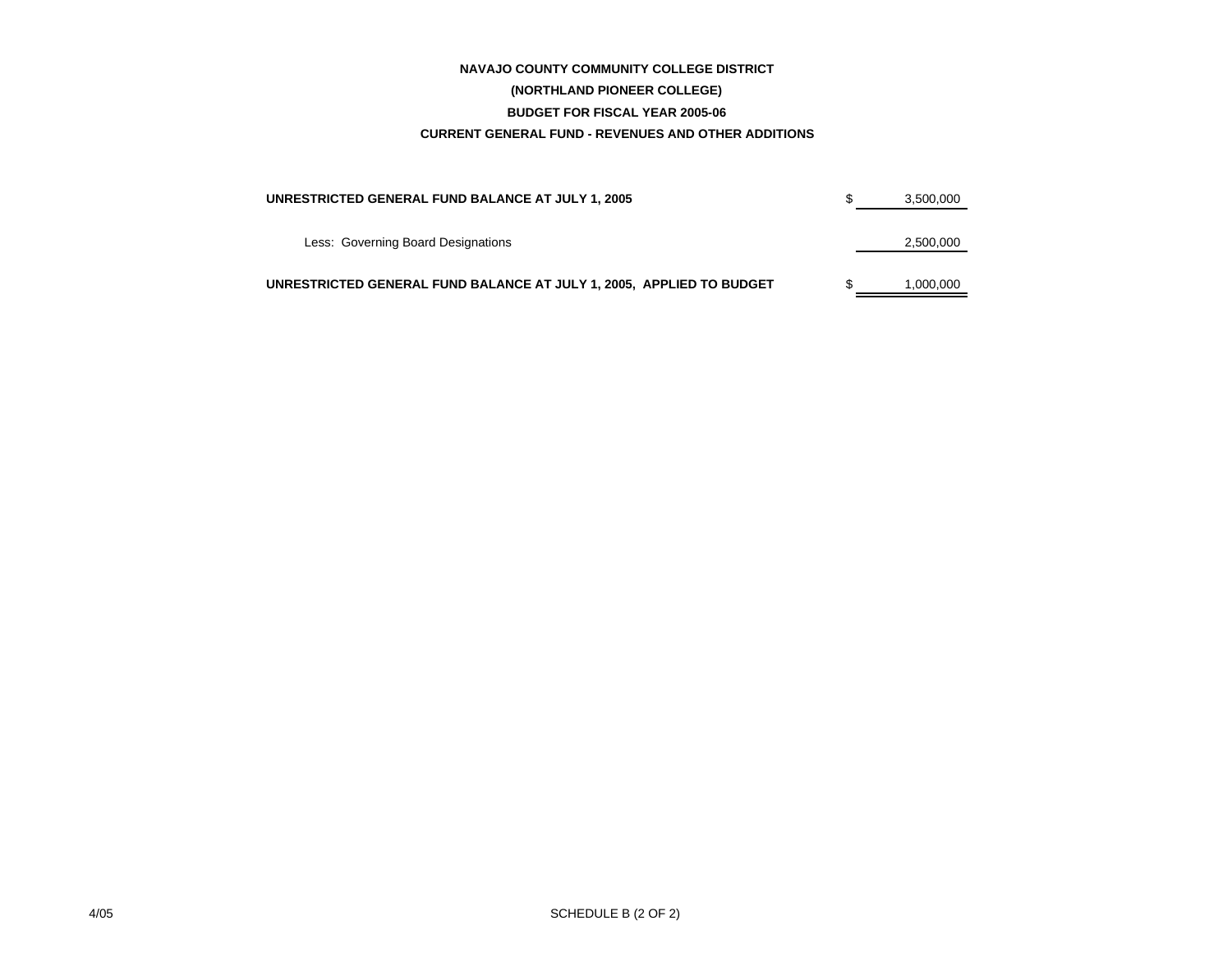#### **NAVAJO COUNTY COMMUNITY COLLEGE DISTRICT(NORTHLAND PIONEER COLLEGE) BUDGET FOR FISCAL YEAR 2005-06 PLANT FUNDS - REVENUES AND OTHER ADDITIONS**

**Increase/(Decrease) To Budget 2005-06**

**From Budget 2004-05**

|                                                                                                                                                                        |    | <b>Estimated</b><br><b>Actual</b><br>2004-05 | <b>Budget</b><br>2004-05 |     | <b>Budget</b><br>2005-06 |     | <b>Amount</b>       | %                   |
|------------------------------------------------------------------------------------------------------------------------------------------------------------------------|----|----------------------------------------------|--------------------------|-----|--------------------------|-----|---------------------|---------------------|
| <b>REVENUES AND OTHER ADDITIONS BY SOURCE</b><br>UNEXPENDED PLANT FUND                                                                                                 |    |                                              |                          |     |                          |     |                     |                     |
| State Appropriations: Capital Support (2747 FTSE @ \$210 each)<br>Investment Income<br>Proceeds from Sale of Bonds                                                     |    | 586,300<br>60.000                            | 586,300<br>60.000        | \$. | 576,900<br>50,000        |     | (9,400)<br>(10.000) | $-1.6%$<br>$-16.7%$ |
| <b>Other Revenues and Additions</b><br><b>Total Revenues and Other Additions</b>                                                                                       |    | 646,300                                      | 646,300                  |     | 626,900                  |     | (19,400)            | $-3.0%$             |
| RESTRICTED FUND BALANCE AT JULY 1                                                                                                                                      |    | 2,300,000                                    | 2,300,000                |     | 2,500,000                |     | 200,000             | 8.7%                |
| TRANSFERS IN/(OUT)<br>Transfer In - Primary Tax Levy - Current General Fund                                                                                            |    | 1,000,000                                    | 1,000,000                |     | 1,000,000                |     |                     |                     |
| Less: Amounts accumulated for future capital acquisitions                                                                                                              |    |                                              |                          |     |                          |     |                     |                     |
| TOTAL AMOUNT AVAILABLE FOR EXPENDITURES .<br><b>UNEXPENDED PLANT FUND</b>                                                                                              | S  | 3,946,300                                    | 3,946,300                | \$  | 4,126,900                | \$. | 180,600             | 4.6%                |
| <b>RETIREMENT OF INDEBTEDNESS PLANT FUND</b><br>Sources for payment of principal and interest<br>on general obligation bonds<br>Secondary Tax Levy<br>Other (Identify) | \$ | 1,628,288                                    | 1,628,288                | \$  | 1,645,238                | £.  | 16,950              | 1.0%                |
| <b>Total Revenues and Other Additions</b>                                                                                                                              |    | 1,628,288                                    | 1,628,288                | \$  | 1,645,238                |     | 16,950              | 1.0%                |
| FUND BALANCE AT JULY 1 RESTRICTED FOR RETIREMENT<br>OF GENERAL OBLIGATION BONDS                                                                                        |    |                                              |                          |     |                          |     |                     |                     |
| TRANSFERS IN/(OUT)                                                                                                                                                     |    |                                              |                          |     |                          |     |                     |                     |
|                                                                                                                                                                        |    |                                              |                          |     |                          |     |                     |                     |
| Less: Amounts restricted for future debt service requirements                                                                                                          |    |                                              |                          |     |                          |     |                     |                     |
| TOTAL AMOUNT AVAILABLE FOR RETIREMENT<br>OF GENERAL OBLIGATION BONDS                                                                                                   | \$ | 1,628,288                                    | 1,628,288                | \$  | 1,645,238                | S   | 16,950              | 1.0%                |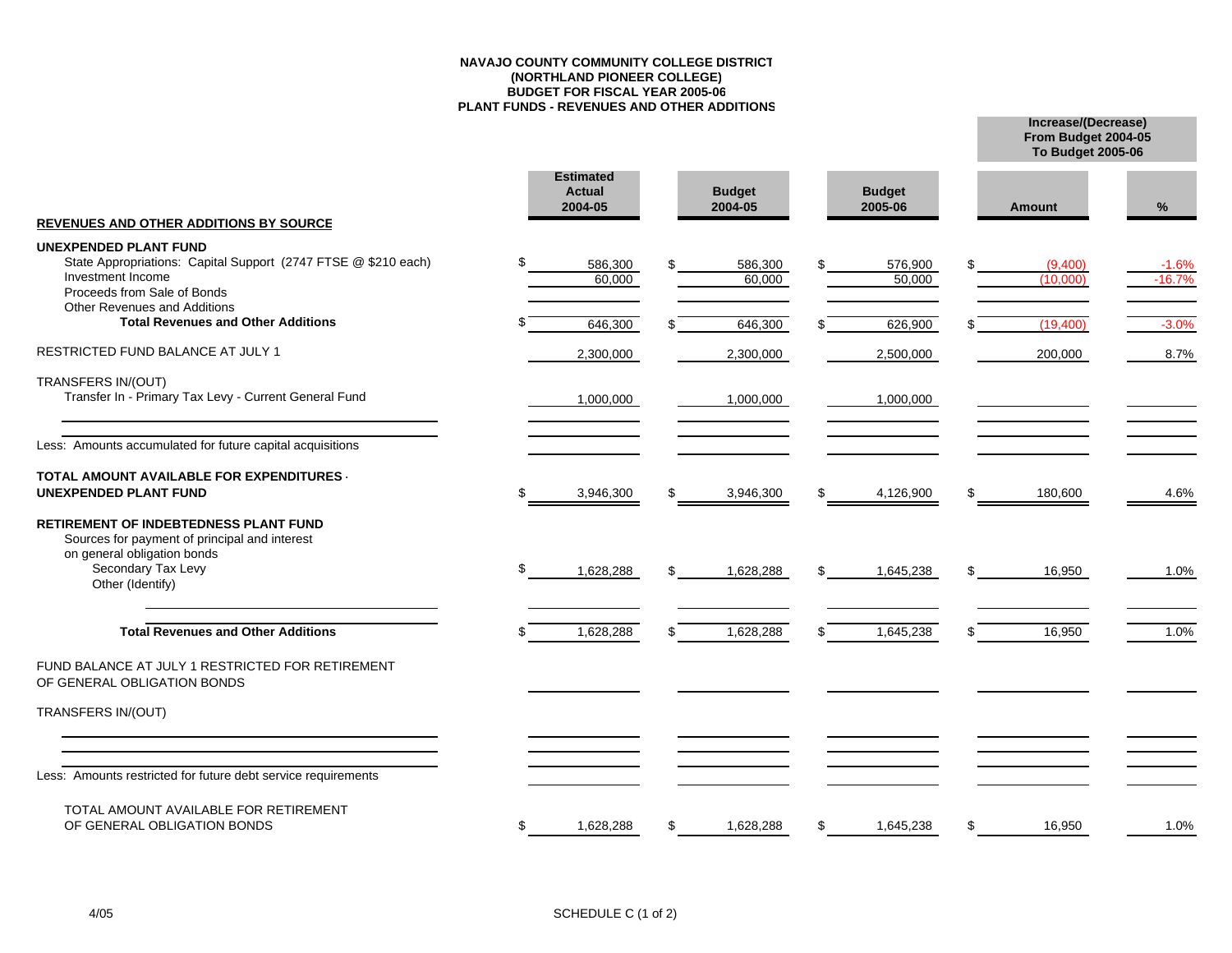#### **NAVAJO COUNTY COMMUNITY COLLEGE DISTRICT(NORTHLAND PIONEER COLLEGE) BUDGET FOR FISCAL YEAR 2005-06 PLANT FUNDS - REVENUES AND OTHER ADDITIONS**

**Increase/(Decrease)**

**From Budget 2004-05**

| Sources for payment of principal and interest on revenue bonds (Identify)                |  |                                              |    |                          |    |                          | <b>To Budget 2005-06</b> |               |      |
|------------------------------------------------------------------------------------------|--|----------------------------------------------|----|--------------------------|----|--------------------------|--------------------------|---------------|------|
|                                                                                          |  | <b>Estimated</b><br><b>Actual</b><br>2004-05 |    | <b>Budget</b><br>2004-05 |    | <b>Budget</b><br>2005-06 |                          | <b>Amount</b> | %    |
| <b>Total Revenues and Other Additions</b>                                                |  |                                              |    |                          | \$ |                          |                          |               |      |
| FUND BALANCE AT JULY 1 RESTRICTED<br>FOR RETIREMENT OF REVENUE BONDS                     |  |                                              |    |                          |    |                          |                          |               |      |
| TRANSFERS IN/(OUT)<br>Transfer In - Current General Fund<br>Transfer In - Auxiliary Fund |  | 177,467<br>69,000                            |    | 177,467<br>69,000        |    | 181,308<br>69,000        |                          | 3,841         | 2.2% |
| Less: Amounts restricted for future debt service requirements                            |  |                                              |    |                          |    |                          |                          |               |      |
| TOTAL AMOUNT AVAILABLE FOR RETIREMENT<br>OF REVENUE BONDS                                |  | 246,467                                      |    | 246,467                  | \$ | 250,308                  | \$                       | 3,841         | 1.6% |
| Sources for payment of principal and interest on other long-term debt (Identify)         |  |                                              |    |                          |    |                          |                          |               |      |
| <b>Total Revenues and Other Additions</b>                                                |  |                                              |    |                          |    |                          |                          |               |      |
| FUND BALANCE AT JULY 1 RESTRICTED<br>FOR RETIREMENT OF OTHER LONG-TERM DEBT              |  |                                              |    |                          |    |                          |                          |               |      |
| TRANSFERS IN/(OUT)                                                                       |  |                                              |    |                          |    |                          |                          |               |      |
| Less: Amounts restricted for future debt service requirements                            |  |                                              |    |                          |    |                          |                          |               |      |
| TOTAL AMOUNT AVAILABLE FOR RETIREMENT<br>OF OTHER LONG-TERM DEBT                         |  |                                              | \$ |                          | \$ |                          | \$                       |               |      |
| TOTAL AMOUNT AVAILABLE FOR EXPENDITURES-<br>RETIREMENT OF INDEBTEDNESS PLANT FUND        |  | 1,874,755                                    |    | 1,874,755                | \$ | 1,895,546                | \$                       | 20,791        | 1.1% |
|                                                                                          |  |                                              |    |                          |    |                          |                          |               |      |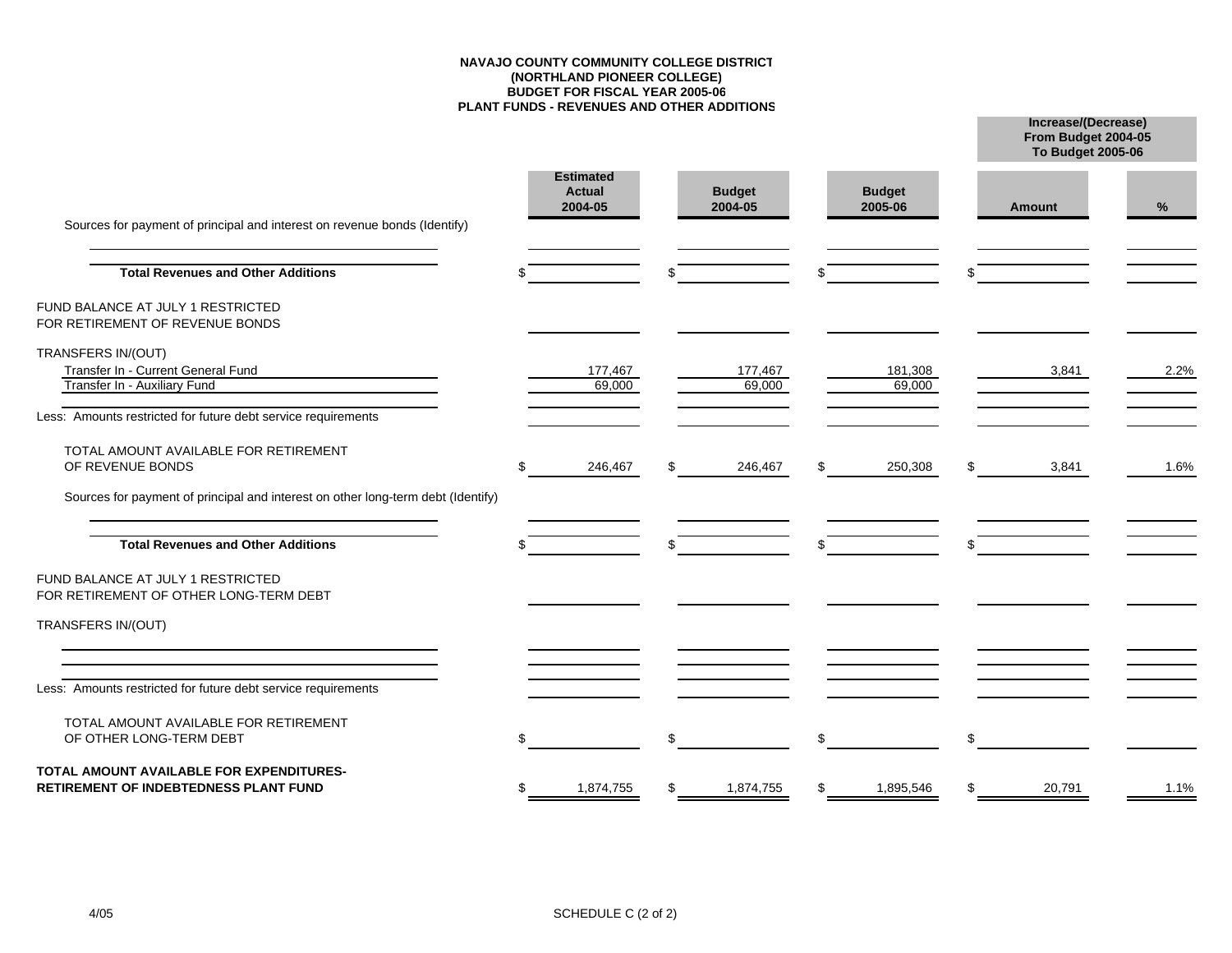#### **NAVAJO COUNTY COMMUNITY COLLEGE DISTRICT(NORTHLAND PIONEER COLLEGE) BUDGET FOR FISCAL YEAR 2005-06 CURRENT GENERAL FUND AND PLANT FUNDS - EXPENDITURES AND OTHER DEDUCTIONS**

**Increase/(Decrease) From Budget 2004-05 To Budget 2005-06**

|                                                                                      |     | <b>Estimated</b><br><b>Actual</b><br>2004-05 |     | <b>Budget</b><br>2004-05 |    | <b>Budget</b><br>2005-06 | <b>Amount</b>      | %                |
|--------------------------------------------------------------------------------------|-----|----------------------------------------------|-----|--------------------------|----|--------------------------|--------------------|------------------|
| <b>CURRENT GENERAL FUND</b>                                                          |     |                                              |     |                          |    |                          |                    |                  |
| Instruction<br><b>Public Service</b>                                                 | \$  | 7,650,000                                    |     | 7,918,000                |    | 8,668,000                | 750,000            | 9.5%             |
| Academic Support                                                                     |     | 780,000                                      |     | 829,250                  |    | 915,000                  | 85,750             |                  |
| <b>Student Services</b>                                                              |     | 1,040,000                                    |     | 946,950                  |    | 1,145,000                | 198,050            | 10.3%<br>20.9%   |
| Institutional Support (Administration)                                               |     | 5,590,000                                    |     | 5,751,250                |    | 6,165,000                | 413,750            | 7.2%             |
| Operation and Maintenance of Plant                                                   |     | 1,695,000                                    |     | 1,471,250                |    | 1,950,000                | 478,750            | 32.5%            |
| Scholarships                                                                         |     | 250,000                                      |     | 250,000                  |    | 250,000                  |                    |                  |
| Contingency                                                                          |     |                                              |     | 1,412,738                |    | 1,136,930                | (275, 808)         | $-19.5%$         |
| <b>TOTAL EXPENDITURES AND OTHER DEDUCTIONS</b>                                       |     |                                              |     |                          |    |                          |                    |                  |
| OF CURRENT GENERAL FUND                                                              | \$. | 17,005,000                                   | \$. | 18,579,438               | £. | 20,229,930               | \$<br>1,650,492    | 8.9%             |
| <b>PLANT FUNDS:</b>                                                                  |     |                                              |     |                          |    |                          |                    |                  |
| UNEXPENDED PLANT FUND                                                                |     |                                              |     |                          |    |                          |                    |                  |
| Land                                                                                 |     |                                              | \$. |                          | £. |                          | \$                 |                  |
| <b>Buildings</b>                                                                     |     | 750,000                                      |     | 2,841,300                |    | 2,671,900                | (169, 400)         | $-6.0%$          |
| Improvements Other Than Buildings                                                    |     | 25,000                                       |     | 150,000                  |    | 200,000                  | 50,000             | 33.3%            |
| Equipment                                                                            |     | 250,000                                      |     | 900,000                  |    | 1,200,000                | 300,000            | 33.3%            |
| <b>Library Books</b>                                                                 |     | 55,000                                       |     | 55,000                   |    | 55,000                   |                    |                  |
| Museum and Art Collections                                                           |     |                                              |     |                          |    |                          |                    |                  |
| <b>Construction in Progress</b>                                                      |     |                                              |     |                          |    |                          |                    |                  |
| Contingency<br>Retirement of Indebtedness - Capital Leases and Installment Purchases |     |                                              |     |                          |    |                          |                    |                  |
| Interest on Indebtedness - Capital Leases and Installment Purchases                  |     |                                              |     |                          |    |                          |                    |                  |
| TOTAL EXPENDITURES AND OTHER DEDUCTIONS                                              |     |                                              |     |                          |    |                          |                    |                  |
| OF UNEXPENDED PLANT FUND                                                             | \$  | 1,080,000                                    | \$. | 3,946,300                | \$ | 4,126,900                | \$<br>180,600      | 4.6%             |
| RETIREMENT OF INDEBTEDNESS PLANT FUND                                                |     |                                              |     |                          |    |                          |                    |                  |
| Retirement of Indebtedness - General Obligation Bonds                                |     |                                              |     |                          |    |                          |                    |                  |
| Interest on Indebtedness - General Obligation Bonds                                  |     | 1,415,000<br>213,288                         |     | 1,415,000<br>213,288     |    | 1,475,000<br>170,238     | 60,000<br>(43,050) | 4.2%<br>$-20.2%$ |
| Retirement of Indebtedness - Revenue Bonds                                           |     |                                              |     |                          |    |                          |                    |                  |
| Interest on Indebtedness - Revenue Bonds                                             |     |                                              |     |                          |    |                          |                    |                  |
| Retirement of Indebtedness - Other Long-Term Debt                                    |     | 180,000                                      |     | 180,000                  |    | 195,000                  | 15,000             | 8.3%             |
| Interest on Indebtedness - Other Long-Term Debt                                      |     | 66,468                                       |     | 66,468                   |    | 55,308                   | (11, 161)          | $-16.8%$         |
| TOTAL EXPENDITURES AND OTHER DEDUCTIONS OF RETIREMENT                                |     |                                              |     |                          |    |                          |                    |                  |
| OF INDEBTEDNESS PLANT FUND                                                           | \$  | 1,874,756                                    | \$. | 1,874,756                | £. | 1,895,546                | \$<br>20,790       | 1.1%             |
|                                                                                      |     |                                              |     |                          |    |                          |                    |                  |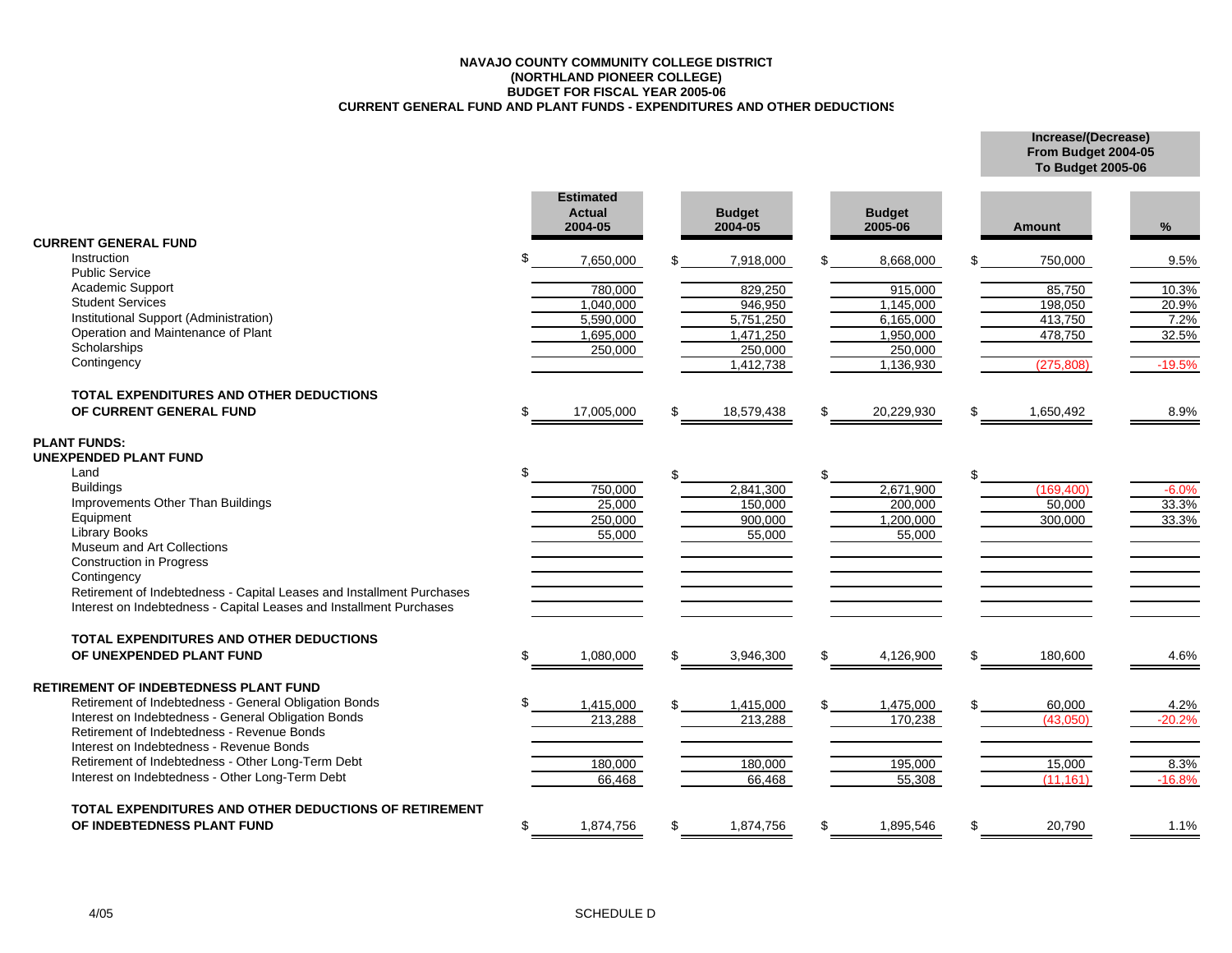#### **CURRENT AUXILIARY ENTERPRISES FUND - REVENUES AND OTHER ADDITIONS BUDGET FOR FISCAL YEAR 2005-06 (NORTHLAND PIONEER COLLEGE) NAVAJO COUNTY COMMUNITY COLLEGE DISTRICT**

|                                                                                                                                                                                                               | <b>Estimated</b><br><b>Budget</b><br><b>Budget</b><br><b>Actual</b><br>2004-05<br>2004-05<br>2005-06 |                                                   |    |                                                   | From Budget 2004-05<br><b>To Budget 2005-06</b> |                                        |                                    |
|---------------------------------------------------------------------------------------------------------------------------------------------------------------------------------------------------------------|------------------------------------------------------------------------------------------------------|---------------------------------------------------|----|---------------------------------------------------|-------------------------------------------------|----------------------------------------|------------------------------------|
| <b>REVENUES AND OTHER ADDITIONS BY SOURCE</b>                                                                                                                                                                 |                                                                                                      |                                                   |    |                                                   |                                                 | Amount                                 | %                                  |
| TUITION, REGISTRATION, AND STUDENT FEES<br><b>General Tuition</b><br>Out-of-District Tuition<br>Out-of-State Tuition<br><b>Student Fees</b><br>Tuition and Fee Remissions or Waivers<br>Subtotal              | \$                                                                                                   |                                                   | \$ |                                                   | \$                                              | \$                                     |                                    |
| <b>SALES AND SERVICES</b><br><b>Bookstore Sales</b><br><b>Food Services Sales</b><br><b>Dormitory Rentals</b><br>Intercollegiate Athletics<br>Parking Fees or Permits<br>Other Sales and Services<br>Subtotal |                                                                                                      | 925,000<br>8,000<br>24,000<br>90,000<br>1,047,000 | ß. | 950,000<br>8,000<br>18,000<br>50,000<br>1,026,000 | 975,000<br>8,000<br>75,000<br>1,058,000         | 25,000<br>(18,000)<br>25,000<br>32,000 | 2.6%<br>$-100.0%$<br>50.0%<br>3.1% |
| <b>OTHER REVENUES AND ADDITIONS</b><br>Investment Income<br>Other (Identify)                                                                                                                                  |                                                                                                      |                                                   |    |                                                   |                                                 |                                        |                                    |
| Subtotal                                                                                                                                                                                                      |                                                                                                      |                                                   | ፍ  |                                                   |                                                 |                                        |                                    |
| <b>Total Revenues and Other Additions</b><br><b>UNRESTRICTED FUND BALANCE AT JULY 1</b>                                                                                                                       |                                                                                                      | 1,047,000                                         | \$ | 1,026,000                                         | \$<br>1,058,000                                 | 32,000                                 | 3.1%                               |
| <b>TRANSFERS IN/(OUT)</b>                                                                                                                                                                                     |                                                                                                      |                                                   |    |                                                   |                                                 |                                        |                                    |
| Transfer In - Current General Fund<br>Transfer Out-Retirement of Indebtedness Plant Fund                                                                                                                      |                                                                                                      | 263,000<br>(69,000)                               |    | 168,000<br>(69,000)                               | 112,000<br>(69,000)                             | (56,000)                               | $-33.3%$                           |
| <b>TOTAL AMOUNT AVAILABLE FOR EXPENDITURES</b>                                                                                                                                                                | \$                                                                                                   | 1,241,000                                         | \$ | 1,125,000                                         | \$<br>1,101,000                                 | \$<br>(24,000)                         | $-2.1%$                            |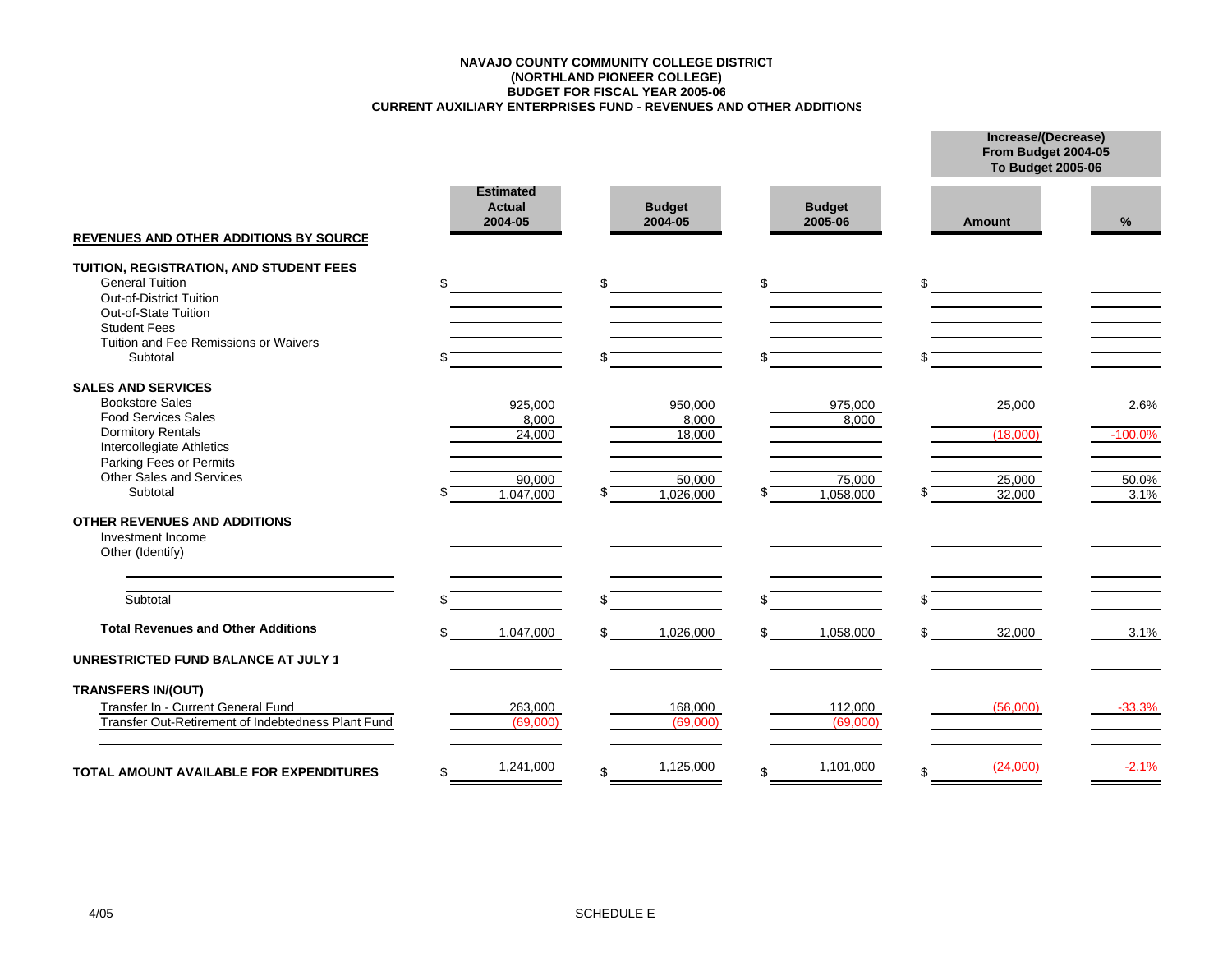# **NAVAJO COUNTY COMMUNITY COLLEGE DISTRICT (NORTHLAND PIONEER COLLEGE) BUDGET FOR FISCAL YEAR 2005-06**

#### **CURRENT RESTRICTED FUND - REVENUES AND OTHER ADDITIONS**

|                                                                                                               |    |                                              |    |                          |    |                          |    | From Budget 2004-05<br>To Budget 2005-06 |        |  |
|---------------------------------------------------------------------------------------------------------------|----|----------------------------------------------|----|--------------------------|----|--------------------------|----|------------------------------------------|--------|--|
| <b>REVENUES AND OTHER ADDITIONS BY SOURCE</b>                                                                 |    | <b>Estimated</b><br><b>Actual</b><br>2004-05 |    | <b>Budget</b><br>2004-05 |    | <b>Budget</b><br>2005-06 |    | Amount                                   | %      |  |
| GIFTS, GRANTS, AND CONTRACTS                                                                                  |    |                                              |    |                          |    |                          |    |                                          |        |  |
| <b>Federal Grants and Contracts</b>                                                                           | \$ | 2,850,000                                    | \$ | 2,800,000                | \$ | 3,000,000                | \$ | 200,000                                  | 7.1%   |  |
| <b>State Grants and Contracts</b>                                                                             |    | 635,000                                      |    | 335,000                  |    | 700,000                  |    | 365,000                                  | 109.0% |  |
| <b>Local Grants and Contracts</b>                                                                             |    | 20,000                                       |    | 10,000                   |    | 20,000                   |    | 10,000                                   | 100.0% |  |
| Private Gifts, Grants, and Contracts                                                                          |    | 300,000                                      |    | 325,000                  |    | 350,000                  |    | 25,000                                   | 7.7%   |  |
| Subtotal                                                                                                      | ß. | 3,805,000                                    | \$ | $\overline{3,}470,000$   | \$ | 4,070,000                | \$ | 600,000                                  | 17.3%  |  |
| <b>OTHER REVENUES AND ADDITIONS</b><br>Investment Income<br><b>State Shared Sales Tax</b><br>Other (Identify) |    |                                              |    |                          |    |                          |    |                                          |        |  |
| Subtotal                                                                                                      |    |                                              | \$ |                          | \$ |                          | \$ |                                          |        |  |
| <b>Total Revenues and Other Additions</b>                                                                     | \$ | 3,805,000                                    | \$ | 3,470,000                | \$ | 4,070,000                | \$ | 600,000                                  | 17.3%  |  |
| <b>RESTRICTED FUND BALANCE AT JULY 1</b>                                                                      |    |                                              |    |                          |    |                          |    |                                          |        |  |
| <b>TRANSFERS IN/(OUT)</b>                                                                                     |    |                                              |    |                          |    |                          |    |                                          |        |  |
| TOTAL AMOUNT AVAILABLE FOR EXPENDITURES                                                                       | \$ | 3,805,000                                    | \$ | 3,470,000                | \$ | 4,070,000                | \$ | 600,000                                  | 17.3%  |  |